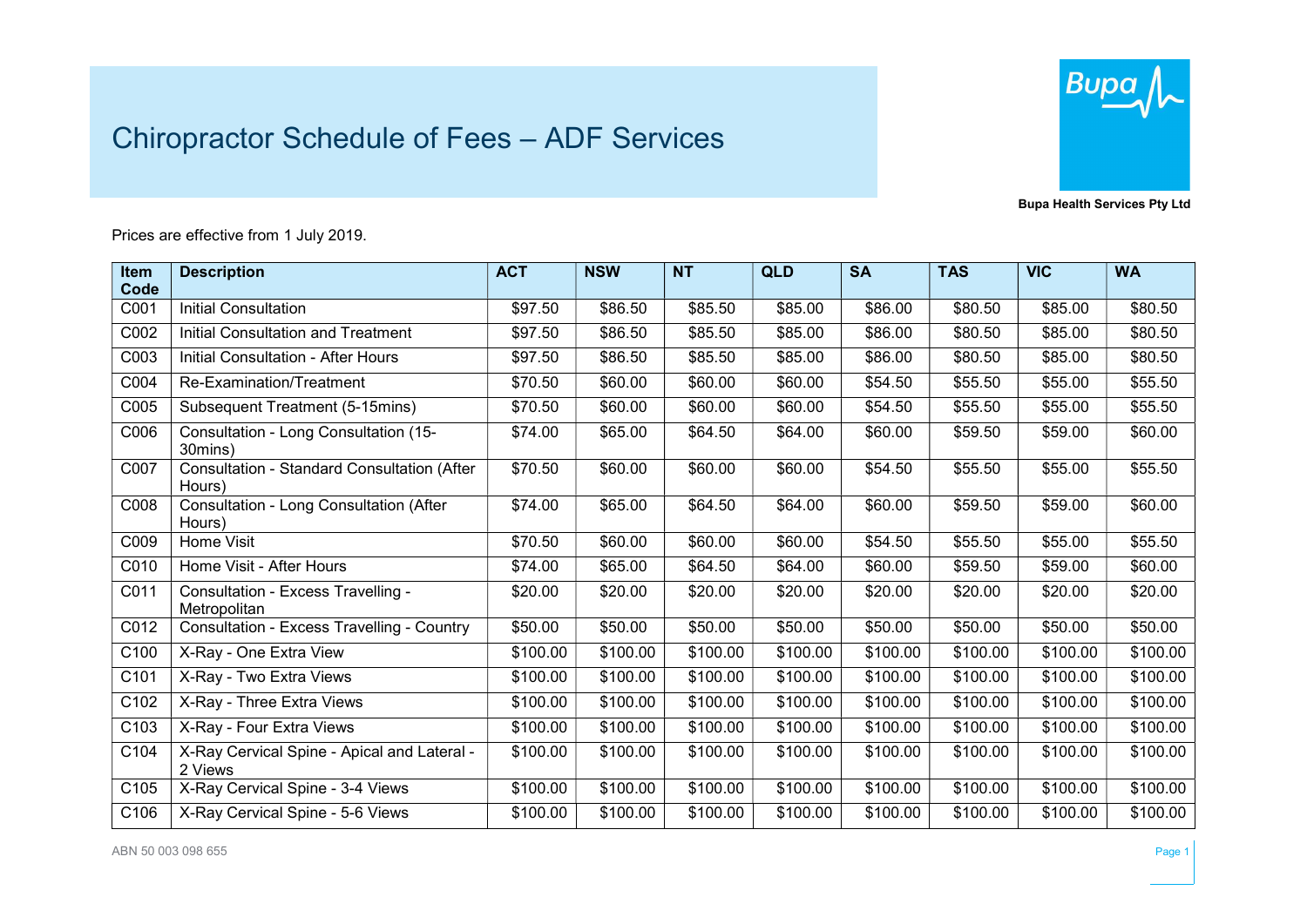

| Item<br>Code     | <b>Description</b>                                           | <b>ACT</b> | <b>NSW</b> | <b>NT</b> | <b>QLD</b> | <b>SA</b> | <b>TAS</b> | <b>VIC</b> | <b>WA</b> |
|------------------|--------------------------------------------------------------|------------|------------|-----------|------------|-----------|------------|------------|-----------|
| C107             | X-Ray Thoracic Spine - Apical and Lateral<br>Views           | \$100.00   | \$100.00   | \$100.00  | \$100.00   | \$100.00  | \$100.00   | \$100.00   | \$100.00  |
| C108             | X-Ray Thoracic Spine - Apical and 2<br><b>Lateral Views</b>  | \$100.00   | \$100.00   | \$100.00  | \$100.00   | \$100.00  | \$100.00   | \$100.00   | \$100.00  |
| C109             | X-Ray Lumbar Spine - Apical and Lateral -<br>2 Views         | \$100.00   | \$100.00   | \$100.00  | \$100.00   | \$100.00  | \$100.00   | \$100.00   | \$100.00  |
| C110             | X-Ray Lumbo-Sacral Spine - 3-4 Views                         | \$100.00   | \$100.00   | \$100.00  | \$100.00   | \$100.00  | \$100.00   | \$100.00   | \$100.00  |
| C <sub>111</sub> | X-Ray Lumbo-Sacral Spine - 5-6 Views                         | \$100.00   | \$100.00   | \$100.00  | \$100.00   | \$100.00  | \$100.00   | \$100.00   | \$100.00  |
| C112             | X-Ray Full Spine (Postural)                                  | \$100.00   | \$100.00   | \$100.00  | \$100.00   | \$100.00  | \$100.00   | \$100.00   | \$100.00  |
| C113             | X-Ray Full Spine (Multiple Views)                            | \$100.00   | \$100.00   | \$100.00  | \$100.00   | \$100.00  | \$100.00   | \$100.00   | \$100.00  |
| C <sub>114</sub> | X-Ray Pelvis - Postural                                      | \$100.00   | \$100.00   | \$100.00  | \$100.00   | \$100.00  | \$100.00   | \$100.00   | \$100.00  |
| C115             | X-Ray Pelvis and Sacro-Iliac Joint - 3<br>Views              | \$100.00   | \$100.00   | \$100.00  | \$100.00   | \$100.00  | \$100.00   | \$100.00   | \$100.00  |
| C116             | X-Ray Sacrum and Sacro-Iliac Joint - 3-4<br><b>Views</b>     | \$100.00   | \$100.00   | \$100.00  | \$100.00   | \$100.00  | \$100.00   | \$100.00   | \$100.00  |
| C117             | X-Ray Sacrum and Coccyx - 2 Views                            | \$100.00   | \$100.00   | \$100.00  | \$100.00   | \$100.00  | \$100.00   | \$100.00   | \$100.00  |
| C118             | X-Ray Clavicle - 2 Views                                     | \$100.00   | \$100.00   | \$100.00  | \$100.00   | \$100.00  | \$100.00   | \$100.00   | \$100.00  |
| C119             | X-Ray Scapula - 2 Views                                      | \$100.00   | \$100.00   | \$100.00  | \$100.00   | \$100.00  | \$100.00   | \$100.00   | \$100.00  |
| C120             | X-Ray Shoulder - 2 Views                                     | \$100.00   | \$100.00   | \$100.00  | \$100.00   | \$100.00  | \$100.00   | \$100.00   | \$100.00  |
| C <sub>121</sub> | X-Ray Shoulder - 4 Views                                     | \$100.00   | \$100.00   | \$100.00  | \$100.00   | \$100.00  | \$100.00   | \$100.00   | \$100.00  |
| C122             | X-Ray Acromioclavicular Joints - 2 Views                     | \$100.00   | \$100.00   | \$100.00  | \$100.00   | \$100.00  | \$100.00   | \$100.00   | \$100.00  |
| C123             | X-Ray Humerus - 2 Views                                      | \$100.00   | \$100.00   | \$100.00  | \$100.00   | \$100.00  | \$100.00   | \$100.00   | \$100.00  |
| C124             | X-Ray Humerus - 2 Views of one joint                         | \$100.00   | \$100.00   | \$100.00  | \$100.00   | \$100.00  | \$100.00   | \$100.00   | \$100.00  |
| C125             | X-Ray Elbow - 2 Views                                        | \$100.00   | \$100.00   | \$100.00  | \$100.00   | \$100.00  | \$100.00   | \$100.00   | \$100.00  |
| C126             | X-Ray Elbow - 4 Views                                        | \$100.00   | \$100.00   | \$100.00  | \$100.00   | \$100.00  | \$100.00   | \$100.00   | \$100.00  |
| C127             | X-Ray Radius and Ulna - 2 Views                              | \$100.00   | \$100.00   | \$100.00  | \$100.00   | \$100.00  | \$100.00   | \$100.00   | \$100.00  |
| C128             | X-Ray Radius and Ulna - 2 Views plus 2<br>Views of one joint | \$100.00   | \$100.00   | \$100.00  | \$100.00   | \$100.00  | \$100.00   | \$100.00   | \$100.00  |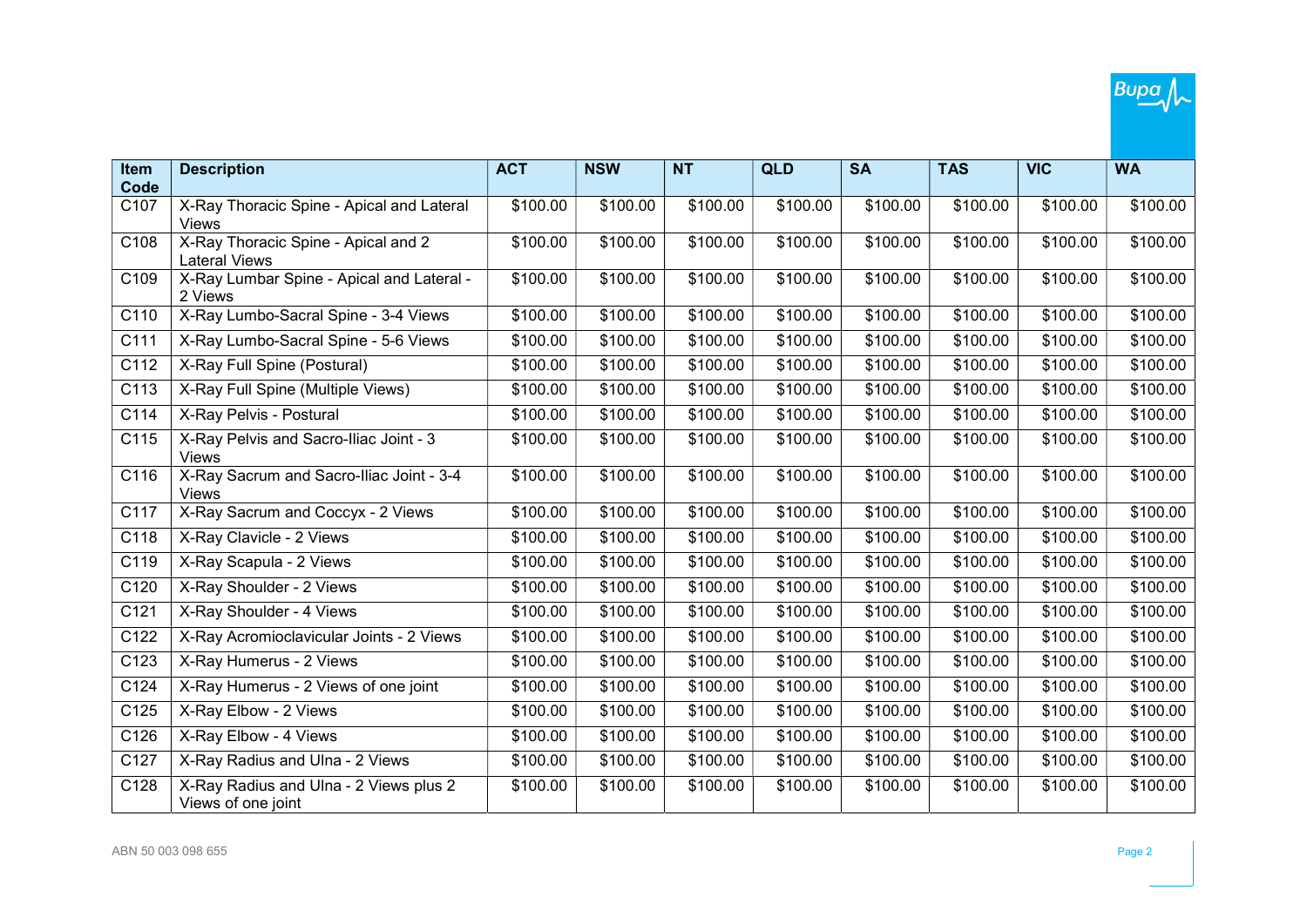

| <b>Item</b><br>Code | <b>Description</b>                                            | <b>ACT</b> | <b>NSW</b> | <b>NT</b> | <b>QLD</b> | <b>SA</b> | <b>TAS</b> | <b>VIC</b> | <b>WA</b> |
|---------------------|---------------------------------------------------------------|------------|------------|-----------|------------|-----------|------------|------------|-----------|
| C129                | X-Ray Wrist - 2 Views                                         | \$100.00   | \$100.00   | \$100.00  | \$100.00   | \$100.00  | \$100.00   | \$100.00   | \$100.00  |
| C <sub>130</sub>    | X-Ray Wrist - 4 Views                                         | \$100.00   | \$100.00   | \$100.00  | \$100.00   | \$100.00  | \$100.00   | \$100.00   | \$100.00  |
| C131                | X-Ray Hand and Fingers - 2 Views                              | \$100.00   | \$100.00   | \$100.00  | \$100.00   | \$100.00  | \$100.00   | \$100.00   | \$100.00  |
| C132                | X-Ray Hip - 2 Views                                           | \$100.00   | \$100.00   | \$100.00  | \$100.00   | \$100.00  | \$100.00   | \$100.00   | \$100.00  |
| C <sub>133</sub>    | X-Ray Hip - 2 Views including Pelvis                          | \$100.00   | \$100.00   | \$100.00  | \$100.00   | \$100.00  | \$100.00   | \$100.00   | \$100.00  |
| C134                | X-Ray Hip - 3 Views Including Pelvis                          | \$100.00   | \$100.00   | \$100.00  | \$100.00   | \$100.00  | \$100.00   | \$100.00   | \$100.00  |
| C135                | X-Ray Femur - 2 Views                                         | \$100.00   | \$100.00   | \$100.00  | \$100.00   | \$100.00  | \$100.00   | \$100.00   | \$100.00  |
| C136                | X-Ray Femur - 2 Views + 2 views of one<br>ioint               | \$100.00   | \$100.00   | \$100.00  | \$100.00   | \$100.00  | \$100.00   | \$100.00   | \$100.00  |
| C137                | X-Ray Knee - 2 Views                                          | \$100.00   | \$100.00   | \$100.00  | \$100.00   | \$100.00  | \$100.00   | \$100.00   | \$100.00  |
| C138                | X-Ray Knee - 4 Views                                          | \$100.00   | \$100.00   | \$100.00  | \$100.00   | \$100.00  | \$100.00   | \$100.00   | \$100.00  |
| C139                | X-Ray Tibia and Fibula - 2 Views                              | \$100.00   | \$100.00   | \$100.00  | \$100.00   | \$100.00  | \$100.00   | \$100.00   | \$100.00  |
| C140                | X-Ray Tibia and Fibula - 2 Views plus 2<br>Views of one joint | \$100.00   | \$100.00   | \$100.00  | \$100.00   | \$100.00  | \$100.00   | \$100.00   | \$100.00  |
| C141                | X-Ray Ankle - 2 Views                                         | \$100.00   | \$100.00   | \$100.00  | \$100.00   | \$100.00  | \$100.00   | \$100.00   | \$100.00  |
| C <sub>142</sub>    | X-Ray Ankle - 4 Views                                         | \$100.00   | \$100.00   | \$100.00  | \$100.00   | \$100.00  | \$100.00   | \$100.00   | \$100.00  |
| C143                | X-Ray Foot and Toes - 2 Views                                 | \$100.00   | \$100.00   | \$100.00  | \$100.00   | \$100.00  | \$100.00   | \$100.00   | \$100.00  |
| C144                | X-Ray Toes - 2 Views                                          | \$100.00   | \$100.00   | \$100.00  | \$100.00   | \$100.00  | \$100.00   | \$100.00   | \$100.00  |
| C145                | X-Ray Chest - 2 Views                                         | \$100.00   | \$100.00   | \$100.00  | \$100.00   | \$100.00  | \$100.00   | \$100.00   | \$100.00  |
| C146                | X-Ray Skull - 3 Views                                         | \$100.00   | \$100.00   | \$100.00  | \$100.00   | \$100.00  | \$100.00   | \$100.00   | \$100.00  |
| C151                | X-Ray                                                         | \$100.00   | \$100.00   | \$100.00  | \$100.00   | \$100.00  | \$100.00   | \$100.00   | \$100.00  |
| C <sub>152</sub>    | X-Ray Functional Views of One Area                            | \$100.00   | \$100.00   | \$100.00  | \$100.00   | \$100.00  | \$100.00   | \$100.00   | \$100.00  |
| C301                | Initial Consultation History/Examination                      | \$97.50    | \$86.50    | \$85.50   | \$85.00    | \$86.00   | \$80.50    | \$85.00    | \$80.50   |
| C302                | Initial Consult History, Exam and Treatment                   | \$97.50    | \$86.50    | \$85.50   | \$85.00    | \$86.00   | \$80.50    | \$85.00    | \$80.50   |
| C303                | <b>Standard Consultation and Treatment</b>                    | \$70.50    | \$60.00    | \$60.00   | \$60.00    | \$54.50   | \$55.50    | \$55.00    | \$55.50   |
| C304                | Long Consultation and Treatment                               | \$74.00    | \$65.00    | \$64.50   | \$64.00    | \$60.00   | \$59.50    | \$59.00    | \$60.00   |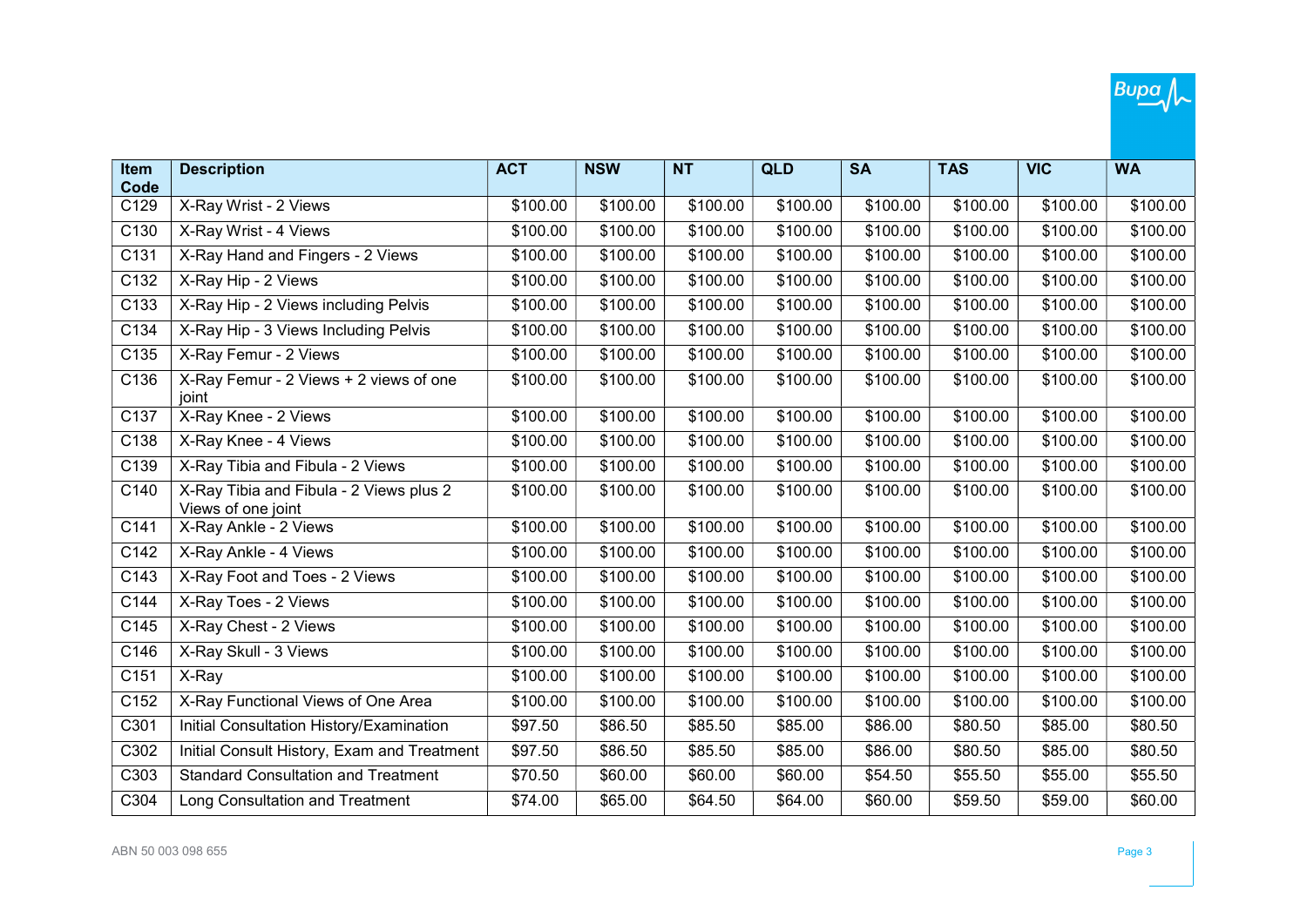

| Item<br>Code     | <b>Description</b>                                   | <b>ACT</b> | <b>NSW</b> | <b>NT</b> | <b>QLD</b> | <b>SA</b> | <b>TAS</b> | <b>VIC</b> | <b>WA</b> |
|------------------|------------------------------------------------------|------------|------------|-----------|------------|-----------|------------|------------|-----------|
| C401             | Examination - Up to 30mins Duration                  | \$74.00    | \$65.00    | \$64.50   | \$64.00    | \$60.00   | \$59.50    | \$59.00    | \$60.00   |
| C402             | Examination - 30-45mins                              | \$74.00    | \$65.00    | \$64.50   | \$64.00    | \$60.00   | \$59.50    | \$59.00    | \$60.00   |
| C403             | Examination - 45-60mins                              | \$74.00    | \$65.00    | \$64.50   | \$64.00    | \$60.00   | \$59.50    | \$59.00    | \$60.00   |
| C501             | Care - Up to 15mins                                  | \$70.50    | \$60.00    | \$60.00   | \$60.00    | \$54.50   | \$55.50    | \$55.00    | \$55.50   |
| C502             | Care - 16-30mins                                     | \$74.00    | \$65.00    | \$64.50   | \$64.00    | \$60.00   | \$59.50    | \$59.00    | \$60.00   |
| C <sub>503</sub> | Care - In-excess of 30mins                           | \$74.00    | \$65.00    | \$64.50   | \$64.00    | \$60.00   | \$59.50    | \$59.00    | \$60.00   |
| C504             | Care - After Hours - Up to 15mins                    | \$70.50    | \$60.00    | \$60.00   | \$60.00    | \$54.50   | \$55.50    | \$55.00    | \$55.50   |
| C505             | Care - After Hours - 16-30mins                       | \$74.00    | \$65.00    | \$64.50   | \$64.00    | \$60.00   | \$59.50    | \$59.00    | \$60.00   |
| C506             | Care - After Hours - In-excess of 30mins             | \$74.00    | \$65.00    | \$64.50   | \$64.00    | \$60.00   | \$59.50    | \$59.00    | \$60.00   |
| C601             | Re-Assessment - Up to 15mins                         | \$70.50    | \$60.00    | \$60.00   | \$60.00    | \$54.50   | \$55.50    | \$55.00    | \$55.50   |
| C602             | Re-Assessment - 16-30mins                            | \$74.00    | \$65.00    | \$64.50   | \$64.00    | \$60.00   | \$59.50    | \$59.00    | \$60.00   |
| C603             | Re-Assessment - In-excess of 30mins                  | \$74.00    | \$65.00    | \$64.50   | \$64.00    | \$60.00   | \$59.50    | \$59.00    | \$60.00   |
| C604             | Re-Assessment - After Hours - Up to<br>15mins        | \$70.50    | \$60.00    | \$60.00   | \$60.00    | \$54.50   | \$55.50    | \$55.00    | \$55.50   |
| C605             | Re-Assessment - After Hours - Up to<br>30mins        | \$74.00    | \$65.00    | \$64.50   | \$64.00    | \$60.00   | \$59.50    | \$59.00    | \$60.00   |
| C606             | Re-Assessment - After Hours - In-excess of<br>30mins | \$74.00    | \$65.00    | \$64.50   | \$64.00    | \$60.00   | \$59.50    | \$59.00    | \$60.00   |

Chiropractic Schedule of Fees will be periodically reviewed and may be updated from time to time.

## Billing Rules:

- Only one initial consultation can be claimed per episode of care.
- Subsequent consultations cannot be claimed on the same day as an initial consultation for the same patient.
- Subsequent consultations should be claimed for ongoing treatment of a musculoskeletal condition.
- Multiple subsequent consultations cannot be claimed on the same day.